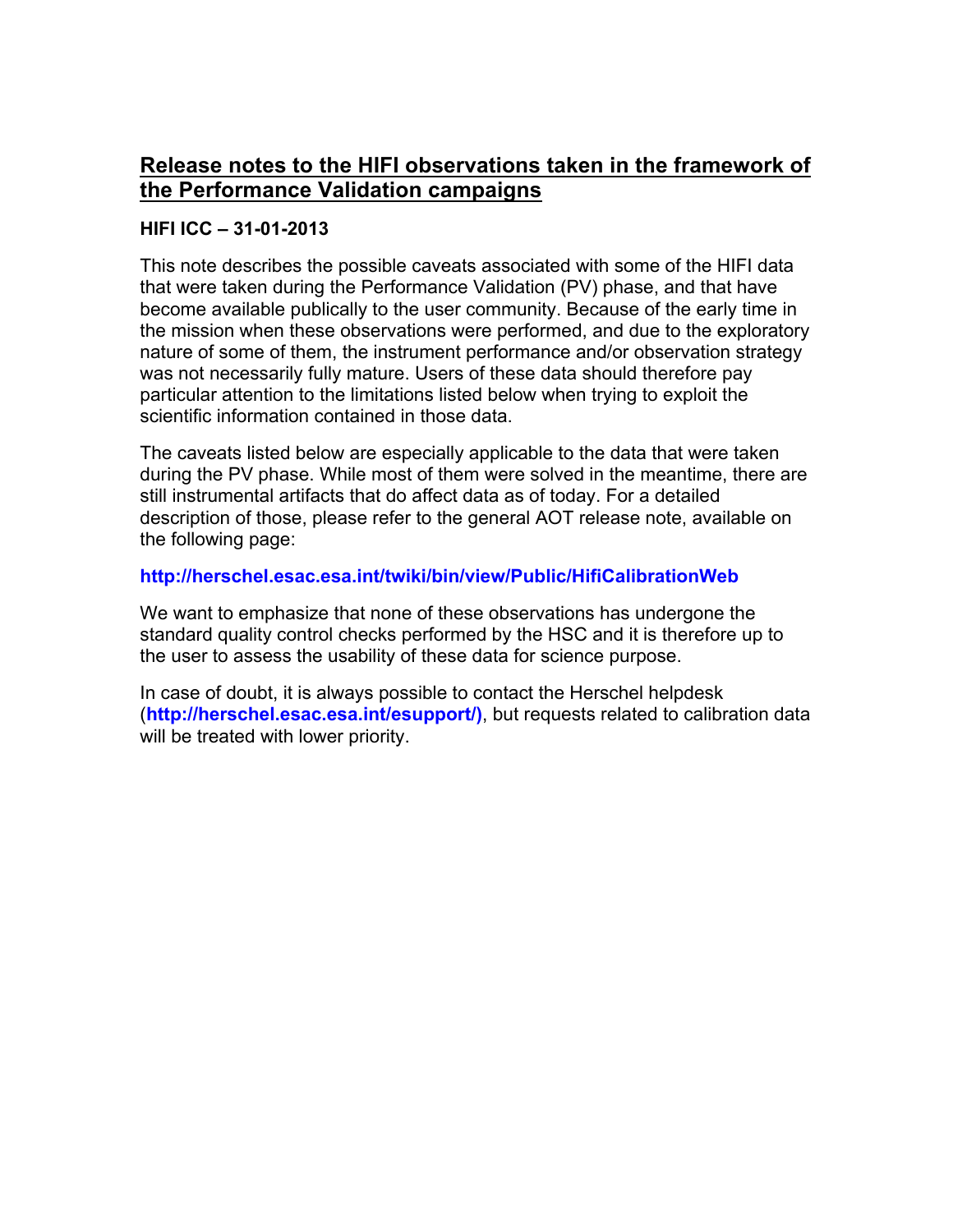## **1. HIFI AOT release time-line**

| <b>Release milestone</b>                     | <b>OD</b> | <b>Description / limitations</b>                                                |
|----------------------------------------------|-----------|---------------------------------------------------------------------------------|
| Start of PV phase                            | 68        | Initial version of AOT logic                                                    |
| <b>Release of DBS AOT</b>                    | 291       | SlowChop in HEB discouraged                                                     |
| Band 7b pure in 1866-1888<br>GHz range       | 305       | Previous observations in this range can<br>suffer from larger calibration error |
| <b>Release of FSW/LChop/PSW</b><br>and SSCan | 330       | NoRef discouraged, SScan/FSW in HEB<br>discontinued                             |
| Fix of 7b C+ tuning                          | 377       | Previous C+ observation potentially failed                                      |
| Revision of map defintion                    | 419       | New Nyquist sampling definition                                                 |
| <b>Release of Mapping AOT</b>                | 441       | OTF-FSW discontinued except C+ area                                             |
| Band 1a spur removed                         | 496       | Spurs removed in 535-551 GHz                                                    |
| Bands 5a/5b purity achieved                  | 595       | Spurs removed in 5a, release of 5b                                              |

## **2. Caveats potentially affecting data irrespective of the AOT**

#### LO tuning and stability issues

In the early days of PV, the LO tuning of band 7b in the vicinity of the C+ line was not fully robust. This resulted in observations performed with a degraded sensitivity (higher system noise temperature) and usually degraded stability performance (distorted baselines). This instrumental issue was solved for data taken after OD 377.

## IF Saturation in the WBS

An update of the attenuator settings for spectral scans was performed for observations taken after OD 673. This means that spectral scans taken prior to this data, especially in the bands 4a and 6a, could suffer from significant IF saturation levels at some LO frequencies, and in some of the WBS CCDs.

#### Spectral purity issues

Several regions in the HIFI coverage have been known to suffer from spectral purity issues, which can result in larger calibration errors and the presence of spectral ghosts. While some of these regions still apply to date, and are compiled in the general AOT release notes, some others were cleaned in the course of the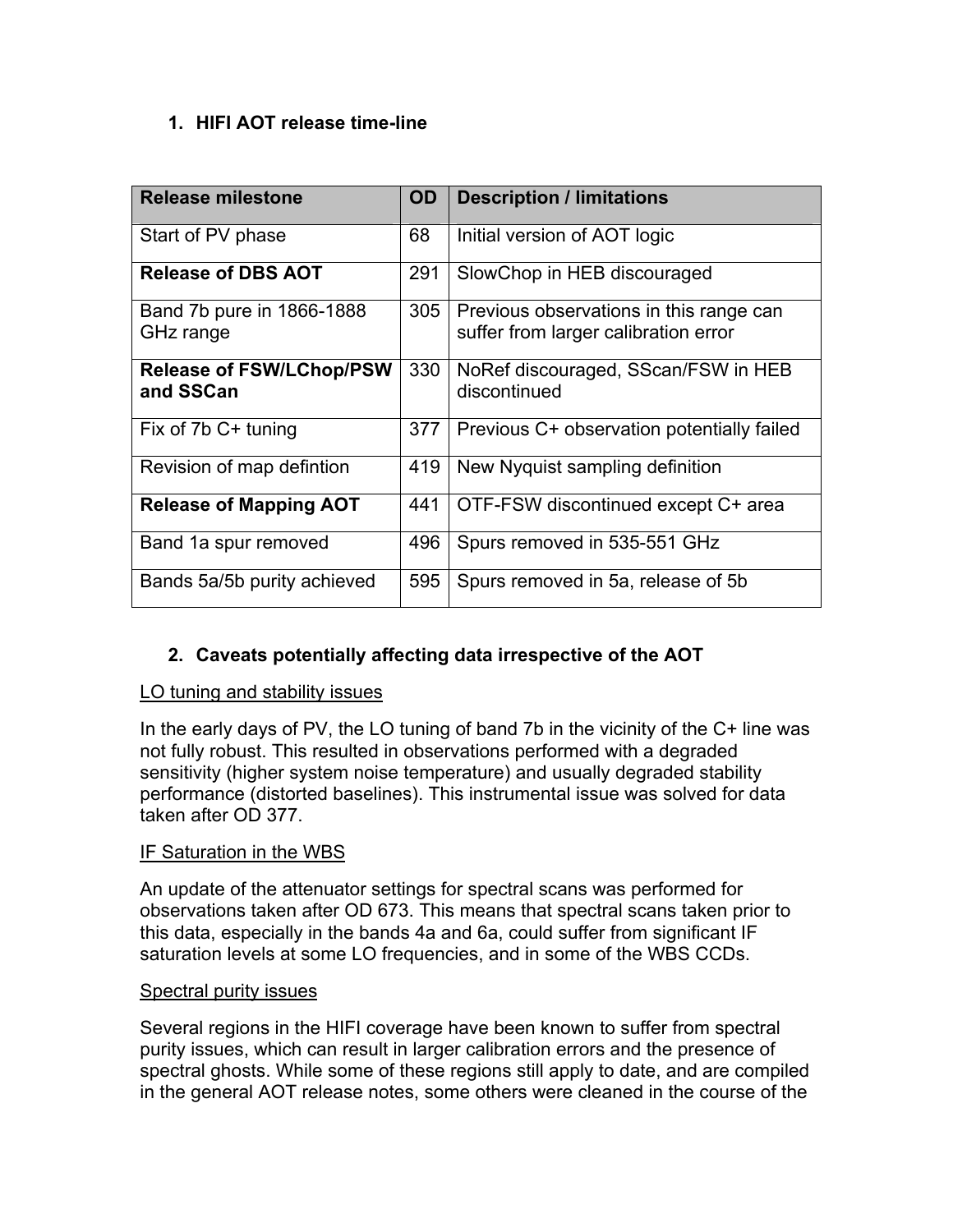PV, e.g. in bands 5a, 5b and 7b. Users should be particularly careful when using the following data:

- From band 5a and 5b prior to OD 595
- From band 7b in the range LO=1866-1888 GHz prior to OD305

## Spurious signal issues

Similarly to the spectral purity, there are several regions in the HIFI coverage affected by spurs of various natures. Again, many of these spurs have remained to date, but several others were suppressed throughout dedicated campaigns. Such spurious features will affect the following data:

- Band 1a data in the range LO=535-553 GHz prior to OD 496
- Band 4b data around LO=1108 GHz prior to OD 81
- Band 5a and 5b data prior to OD 595

Table A.1 in the appendix lists the original compilation of spurious signals that was established early in the PV phase, and which is representative of the state of some of those bands prior to spectral cleaning (typically until October 2010). For a compilation of the spurs as of today, please refer to the general AOT release note.

## Emission in OFF positions

It is a general comment that reference positions, either taken as part of chopped observations, or in mapping observations, may not always be optimal considering the source geometry, so that there is no guarantee that OFF positions are totally free of emission.

## **3. Caveats potentially affecting Pointed observations**

## Double-Beam Switching (DBS)

The use of slow-chop in HEB bands was discouraged because of the degraded baseline quality associated due to the limited stability performance in those bands. Such artifacts may affect calibration data taken in this fashion.

#### Frequency Switching (FSW)

FSW observations taken without a reference were discouraged as they do provide relatively poor baseline. Such artifacts may affect calibration data taken in this fashion.

## Load Chop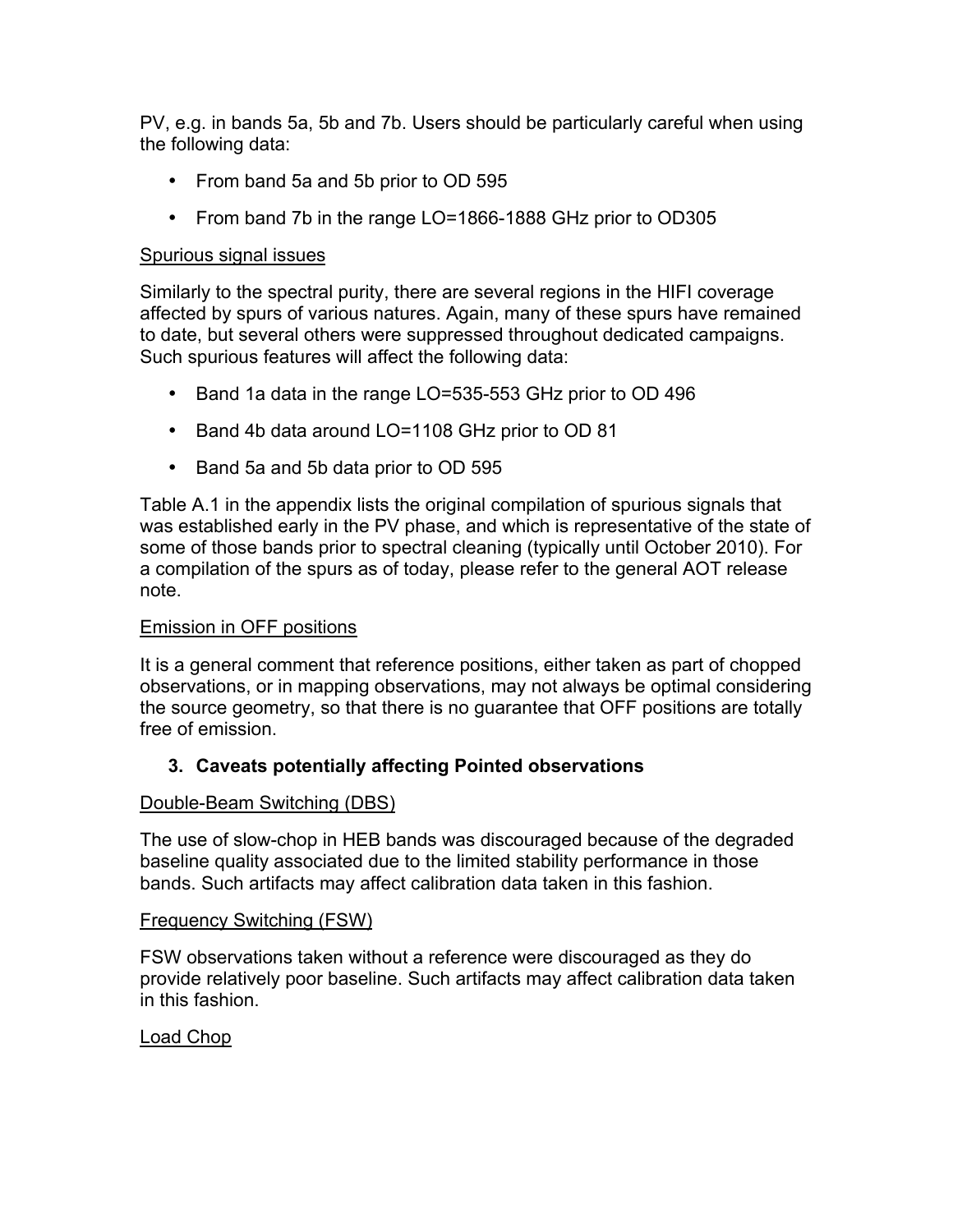Similar to the FSW case, Load Chop observations taken without a reference were discouraged as they do provide relatively poor baseline. Such artifacts may affect calibration data taken in this fashion.

## **4. Caveats potentially affecting Mapping observations**

## OTF mapping and DBS raster

OTF maps (of any referencing scheme type) and DBS raster maps taken prior to OD 419 use a different definition of the step size along the scanning leg for the so-called "Nyquist" sampling option. Before OD 419, this step was defined HPBW/2. After OD 419, this step was converted into HPBW/2.4, while the previous definition was renamed "half-beam" in the sampling option offered at the HSpot front-end level. Users should take this into account especially when performing re-gridding of data taken in this fashion.

#### OTF-FSW mapping

Similarly to the FSW Point mode, there can be significant baseline distortion associated with map taken in this mode without considering a Reference measurement.

On top of that, the use of FSW in HEB bands was shown to offer significantly distorted baseline quality, so that it was eventually discontinued at HSpot level, with the exception of the range 1890-1898 GHz in band 7b. Calibration taken outside of this narrow range should be considered with caution.

## OTF-LoadChop mapping

Similarly to the Load Chop Point mode, there can be significant baseline distortion associated with map taken in this mode without considering a Reference measurement.

#### DBS-Cross mapping

Calibration data taken in DBS-Cross mapping modes have been considered unfit for public release.

## **5. Caveats potentially affecting Spectral Scan observations**

#### SScan with frequency grouping

A special flavour of the Spectral Scans was tested during the PV phase, but never actually released to the user due to the poor data quality often achieved, and/or the immaturity of the current pipeline to make properly process data taken in this fashion. In this approach, calibration and/or reference measurements at a given LO frequency are shared among several neighbouring frequency points.

Spectral Scans (of any referencing scheme type) taken in this particular flavour should therefore be treated with particular care.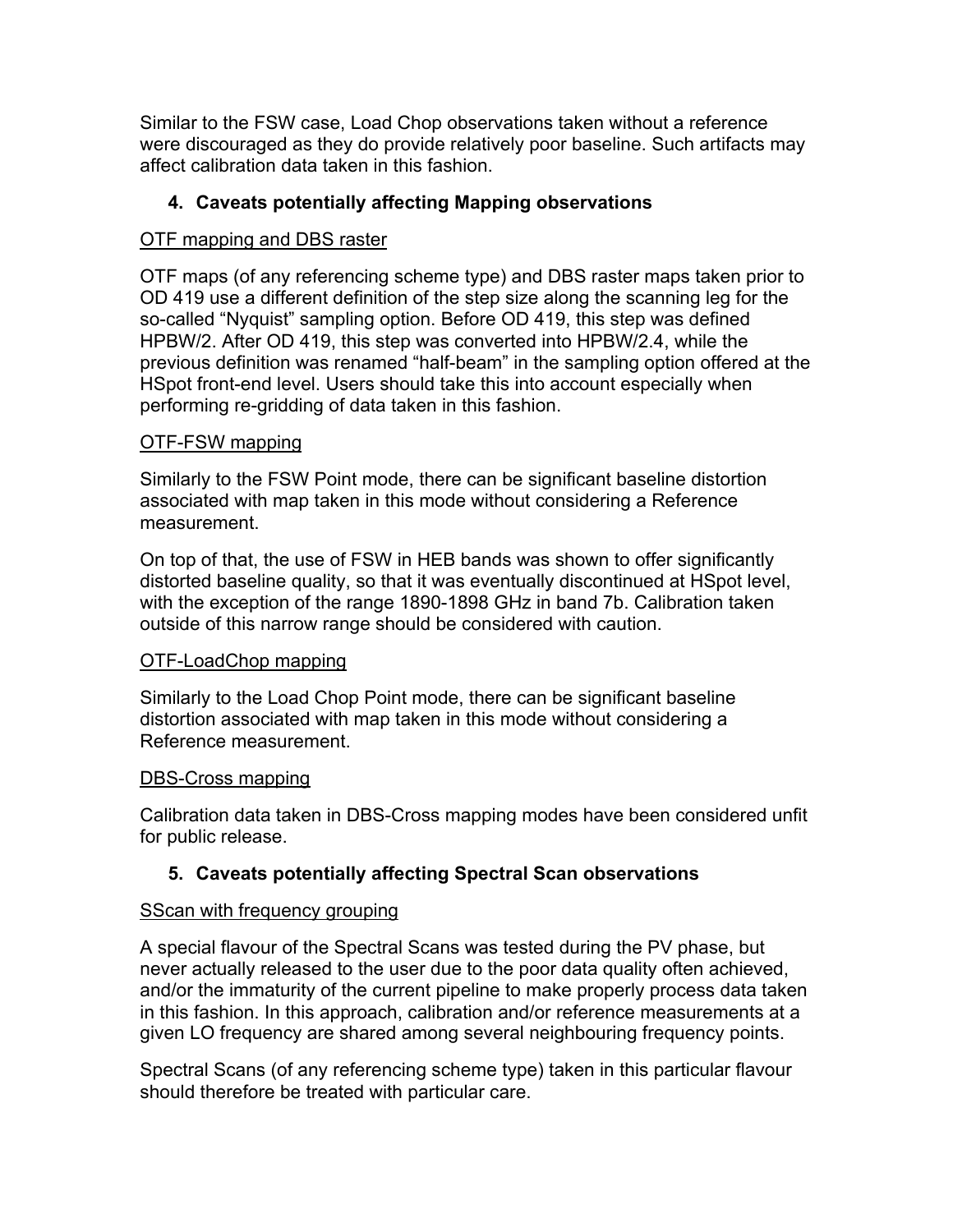#### SScan in DBS mode

Similarly to the DBS Point mode, there can be some baseline distortion associated with such observations taken in slow-chop in the HEB bands.

#### SScan in FSW mode

Similarly to the FSW Point and Mapping mode, there can be significant baseline distortion associated with spectral surveys taken in this mode without considering a Reference measurement, as well as surveys taken in the HEB bands.

#### SScan in LoadChop mode

Similarly to the Load Chop Point and Mapping mode, there can be significant baseline distortion associated with spectral surveys taken in this mode without considering a Reference measurement.

#### **6. Other potential data issues**

Apart from the issues listed in the previous sections, artifacts not necessarily restricted to the framework of the calibration activities may affect the released calibration data. Several of them are already covered in the AOT release and performance note (see introduction), but we do highlight here those being present mode predominantly:

- Electric standing waves in bands 6 and 7: this non-sinusoidal baseline modulation is usually stronger in the V polarization data. We recommend to use the so-called *matching technique* (see details on the web page quoted in the introduction) to try and mitigate the magnitude of its effect
- Enhanced standing waves in strong continuum sources: observations of sources with strong continuum usually result in enhanced standing wave modulations from the internal loads used to perform the band-pass calibration. These modulations are sinusoidal so there is a fair chance that the FitHifiFringe task could deal with them. Alternatively, an option in the HifiPipeline task (*doFilterLoad*) can be activated in order to try and remove those ripples directly in the load measurements.
- Unstable bandpass calibration in SScans: Irrespective of the referencing scheme used for the spectral scans, there have been issues observed in spectral scans, whereby the time delay allocated for the Local Oscillator power to settle was deemed too short. The net effect is that of a load calibration and science measurements taken with difference mixer pumping levels, which manifests in the data as an imperfect band-pass correction and noticeable baseline distortion and jumps. Such an effect is illustrated in Fig. 1.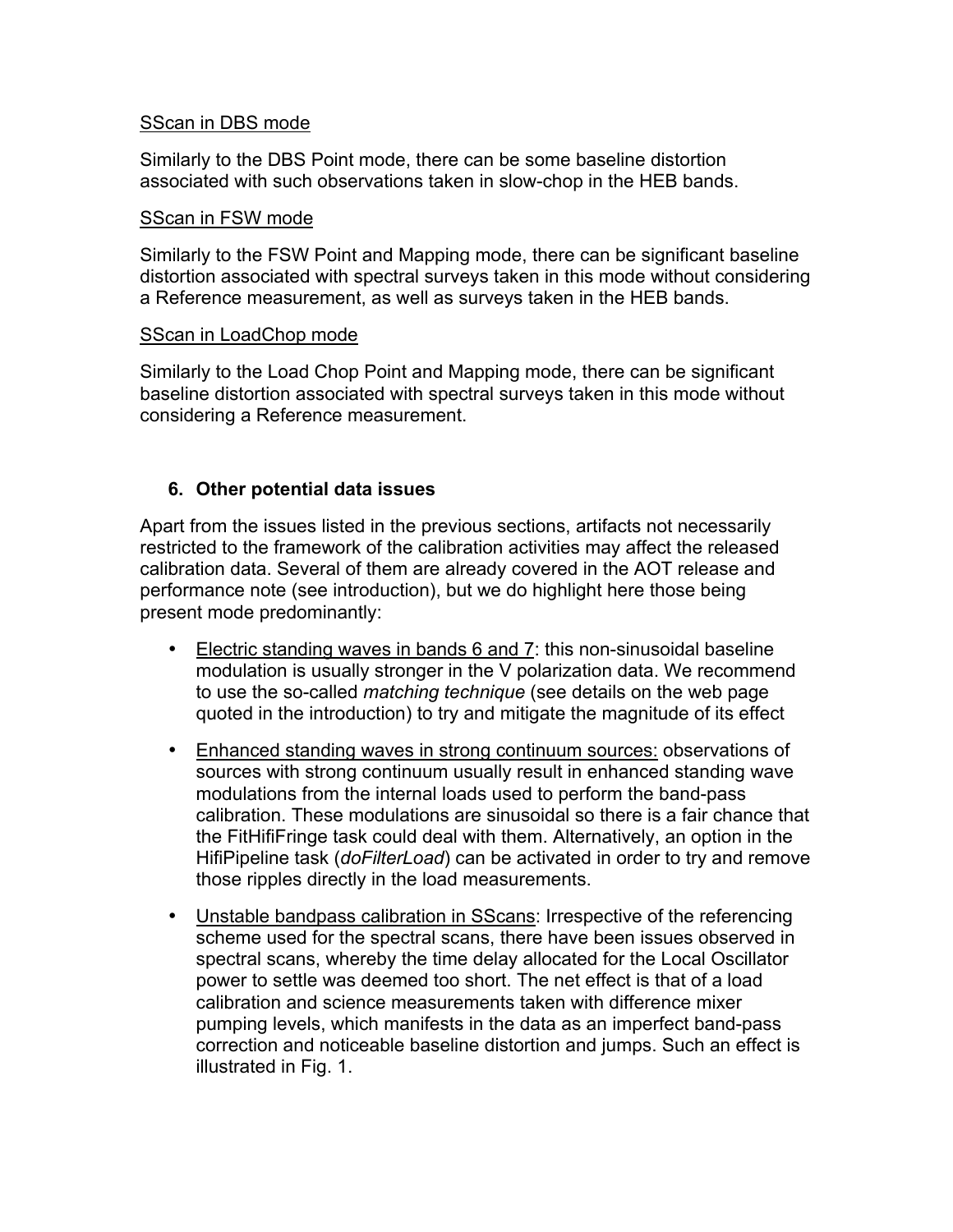

Fig.1: Illustration of baseline jumps in SScan due to un-settled LO output power

## **7. Stability measurements**

Part of the calibration observations does not necessarily point at a pre-defined target. This is the case of the so-called *stability* measurements. These observations consist of long (1-2 hours) integrations on an a priori blank sky position. Although their scientific interest is probably limited, these observations can be very useful especially in bands 6 and 7 where they can provide a broad catalogue of representative OFF positions needed for the application of the *matching technique* code used to mitigate standing waves in this band.

## **8. Observations performed as** *Proc Modes*

Some of the calibration observations are taken with an observing template that differs from that usually offered in HSpot and is referred to as *Proc Mode*s. Such modes can be recognized in the meta-data for *obsMode*. In those observations, you should be warned that not all uplink parameters could be propagated to the auxiliary products (see HifiUplinkProduct).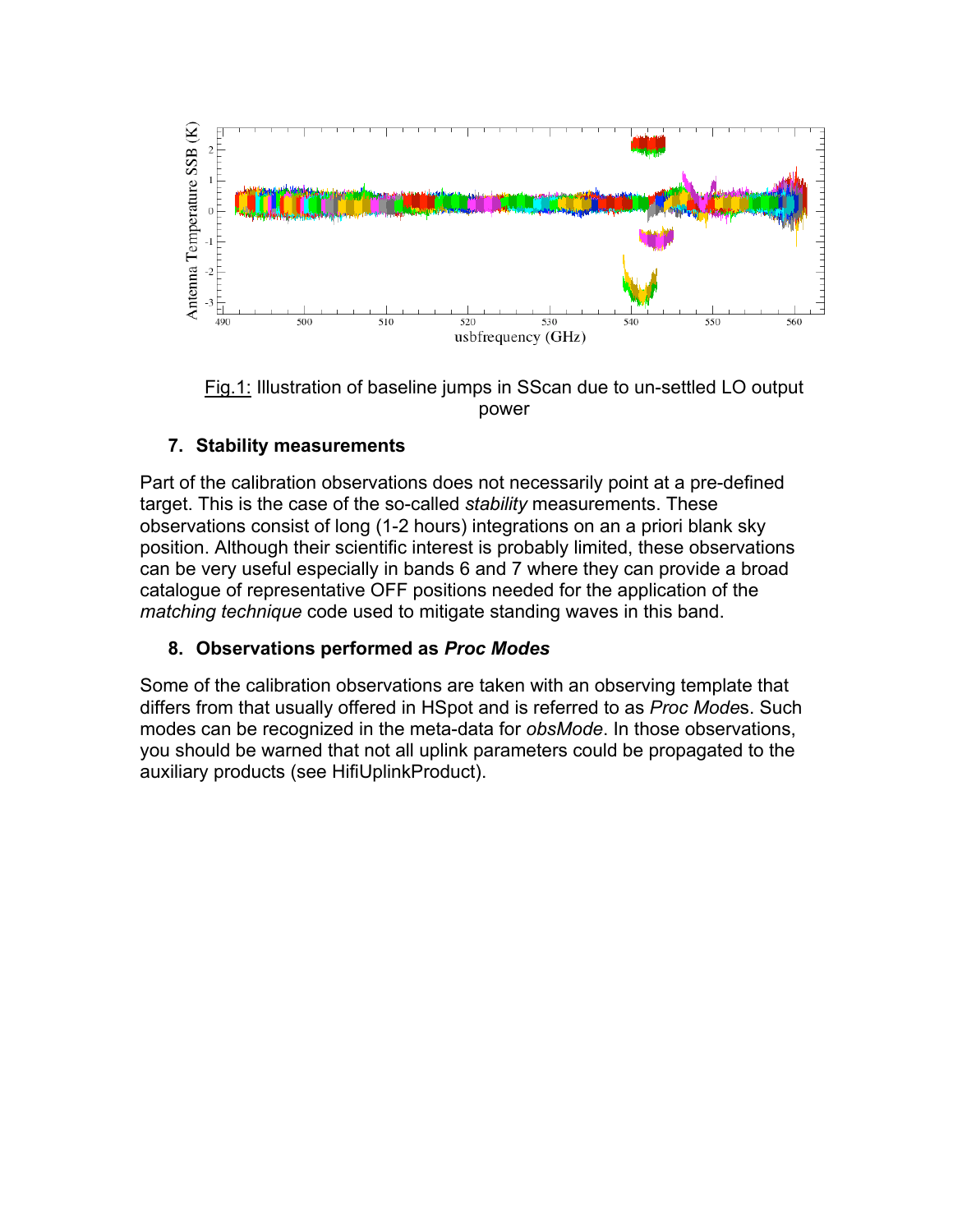#### **Appendix A: list of problematic LO frequencies applicable until October 2010 (applicable primarily to calibration data)**

| band           | lo_frequency | lo_width | problem       | affected_subbands |                         |
|----------------|--------------|----------|---------------|-------------------|-------------------------|
| 1a             | 537500       | 3000     | LO_settling   | 1, 2, 3, 4        |                         |
| 1a             | 540497.25    | 2000     | Strong_spur   |                   | 1                       |
| 1a             | 541500.75    | 2000     | Strong_spur   | 1,2               |                         |
| 1a             | 545499       | 2000     | Strong_spur   |                   | $\overline{2}$          |
| 1a             | 547499.25    | 2000     | Strong_spur   | 1,2               |                         |
| 1a             | 547499.25    | 2000     | Weak_spur     | 1,3               |                         |
| 1a             | 549499.5     | 2000     | Strong_spur   | 1,2               |                         |
| 1a             | 549499.5     | 2000     | Weak_spur     | 1,3               |                         |
| 1a             | 551499.75    | 2000     | Strong_spur   |                   | 3                       |
| 1a             | 553500       | 2000     | Weak_spur     | 1, 2, 3           |                         |
| 1a             | 553500       | 2000     | Strong_spur   |                   | 4                       |
| 1b             | 584500.5     | 2000     | Strong_spur   |                   | 4                       |
| 1 <sub>b</sub> | 586500.5     | 1000     | Strong_spur   |                   | 4                       |
| 2a             | 675000       | 2000     | LO_settling   | 1, 2, 3, 4        |                         |
| 2a             | 692061       | 1000     | Weak_spur     |                   | 4                       |
| 2a             | 699999       | 2000     | Strong_spur   | 3,4               |                         |
| 2a             | 708000       | 2000     | Weak_spur     |                   | 4                       |
| 2a             | 711999       | 3000     | Weak_spur     |                   | $\mathbf{1}$            |
| 2a             | 714000       | 3000     | Strong_spur   |                   | 4                       |
| 2a             | 716001       | 3000     | Weak_spur     |                   | $\overline{3}$          |
| 2a             | 717999       | 3000     | Weak_spur     | 3,4               |                         |
| 2 <sub>b</sub> | 724000       | 2000     | LO_settling   | 1, 2, 3, 4        |                         |
| 2b             | 733000       | 3000     | LO_settling   | 1,2,3,4           |                         |
| 2b             | 744432       | 1000     | IF_saturation |                   | 4                       |
| 2 <sub>b</sub> | 752529       | 1000     | IF_saturation |                   | 3                       |
| 2 <sub>b</sub> | 755961       | 2000     | IF_saturation |                   | $\overline{3}$          |
| 2 <sub>b</sub> | 760524       | 2000     | IF_saturation |                   | $\overline{\mathbf{4}}$ |
| 2 <sub>b</sub> | 762000       | 2000     | Weak_spur     |                   | 4                       |
| 2b             | 764001       | 2000     | Strong_spur   |                   | 4                       |
| 2b             | 765999       | 2000     | Strong_spur   |                   | $\mathbf{1}$            |
| 2 <sub>b</sub> | 768000       | 2000     | Strong_spur   |                   | $\mathbf{1}$            |
| 2b             | 770001       | 2000     | Strong_spur   | 2,3               |                         |
| 2 <sub>b</sub> | 776001       | 2000     | Strong_spur   |                   | 3                       |
| 2 <sub>b</sub> | 783999       | 2000     | Strong_spur   |                   | 3                       |
| 2b             | 786000       | 2000     | Strong_spur   | 2,3               |                         |
| 2b             | 786000       | 2000     | Weak_spur     | 1,4               |                         |
| 2b             | 794001       | 2000     | Strong_spur   |                   | 1                       |
| 3a             | 809001       | 2000     | IF_saturation |                   | $\mathbf{1}$            |
| 3a             | 810999       | 3000     | IF saturation |                   | 1                       |
| 3a             | 822999       | 2000     | IF_saturation |                   | $\mathbf{1}$            |
| 3a             | 824000       | 4000     | Instability   | 1, 2, 3, 4        |                         |
| 3a             | 840999       | 2000     | Weak_spur     | 2,3               |                         |
| 3a             | 843000       | 4000     | Instability   | 1, 2, 3, 4        |                         |
| 3b             | 868617       | 2000     | IF_saturation | 1,2               |                         |
| 3b             | 869283       | 2000     | IF_saturation | 1,3               |                         |
|                |              |          |               |                   |                         |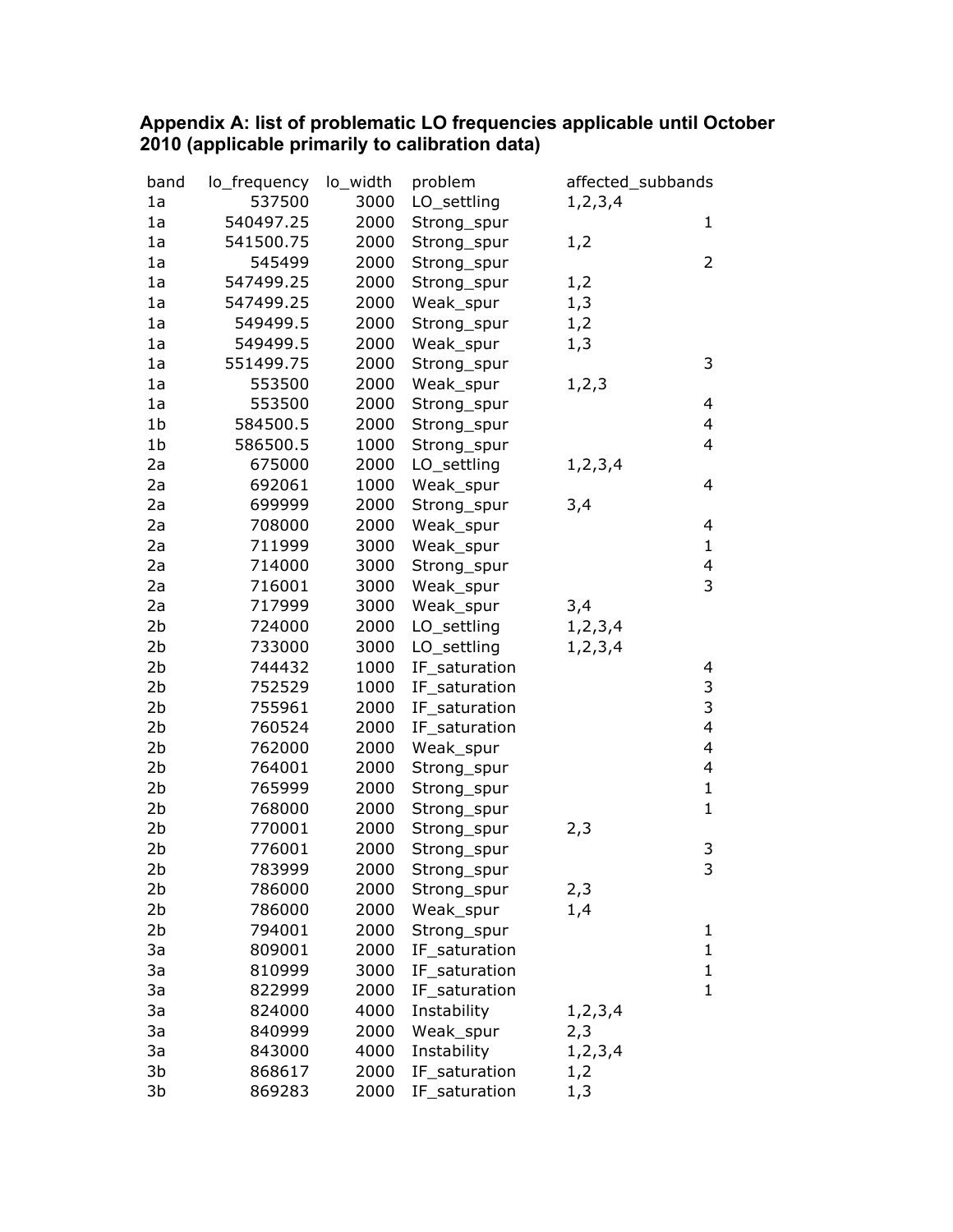| 3b | 870000    | 4000 | Instability        | 1, 2, 3, 4 |              |
|----|-----------|------|--------------------|------------|--------------|
| 3b | 872000    | 2000 | IF_saturation      | 1,2        |              |
| 3b | 873000    | 2000 | IF_saturation      | 1,2        |              |
| 3b | 874000    | 2000 | IF_saturation      | 1,2        |              |
| 3b | 875000    | 2000 | IF saturation      | 1,2        |              |
| 3b | 876000.5  | 2000 | IF_saturation      | 1,2        |              |
| 3b | 882000    | 2000 | IF_saturation      |            | $\mathbf{1}$ |
| 3b | 883998    | 2000 | IF_saturation      | 1,3        |              |
| 3b | 886000.5  | 2000 | IF_saturation      | 1,3        |              |
| 3b | 887998.5  | 2000 | IF_saturation      |            | $\mathbf{1}$ |
| 3b | 890001    | 2000 | IF_saturation      |            | $\mathbf{1}$ |
| 3b | 891999    | 2000 | IF_saturation      |            | $\mathbf{1}$ |
| 3b | 894001.5  | 2000 | IF_saturation      |            | $\mathbf{1}$ |
| 3b | 895999    | 2000 | IF_saturation      |            | $\mathbf{1}$ |
| 3b | 898002    | 2000 | IF_saturation      |            | $\mathbf{1}$ |
| 3b | 900000    | 2000 | IF_saturation      |            | $\mathbf{1}$ |
| 3b | 901998    | 2000 | IF_saturation      |            | $\mathbf{1}$ |
| 3b | 904000.5  | 2000 | IF_saturation      |            | $\mathbf{1}$ |
| 3b | 905998.5  | 2000 | IF_saturation      |            | $\mathbf{1}$ |
| 3b | 908001    | 2000 | IF_saturation      |            | $\mathbf{1}$ |
| 3b | 909999    | 2000 | IF_saturation      |            | $\mathbf{1}$ |
| 3b | 912000    | 4000 | Strong_instability | 1,2,3,4    |              |
| 3b | 915000    | 2000 | LO_settling        | 1, 2, 3, 4 |              |
| 3b | 913999.5  | 2000 | IF_saturation      |            | $\mathbf{1}$ |
| 3b | 918000    | 2000 | IF_saturation      | 1,4        |              |
| 3b | 922000.5  | 2000 | IF_saturation      |            | $\mathbf{1}$ |
| 3b | 926001    | 2000 | IF_saturation      |            | $\mathbf{1}$ |
| 3b | 940000    | 2000 | Impurity           | 1,2,3,4    |              |
| 3b | 952002    | 2000 | Strong_spur        |            | $\mathbf{1}$ |
| 3b | 953001    | 2000 | Strong_spur        | 1, 2, 3    |              |
| 4a | 957978    | 2000 | IF_saturation      |            | $\mathbf{1}$ |
| 4a | 958175.9  | 2000 | IF_saturation      |            | $\mathbf{1}$ |
| 4a | 965632.25 | 2000 | IF saturation      |            | $\mathbf{1}$ |
| 4a | 966000    | 2000 | LO_settling        | 1, 2, 3, 4 |              |
| 4a | 967000.5  | 2000 | IF_saturation      |            | $\mathbf{1}$ |
| 4a | 974000    | 4000 | Instability        | 1, 2, 3, 4 |              |
| 4a | 997000    | 2000 | LO_settling        | 1, 2, 3, 4 |              |
| 4a | 999958.5  | 2000 | IF_saturation      |            | $\mathbf 1$  |
| 4a | 1000000   | 4000 | Instability        | 1, 2, 3, 4 |              |
| 4a | 1000998   | 2000 | IF_saturation      |            | $\mathbf{1}$ |
| 4a | 1003000   | 2000 | LO_settling        | 1,2,3,4    |              |
| 4a | 1003000   | 2000 | IF_saturation      |            | $\mathbf 1$  |
| 4a | 1007000   | 4000 | Instability        | 1, 2, 3, 4 |              |
| 4b | 1069000   | 2000 | LO_settling        | 1, 2, 3, 4 |              |
| 4b | 1088000   | 2000 | LO_settling        | 1, 2, 3, 4 |              |
| 4b | 1097221   | 2000 | Weak_spur          |            | $\mathbf 1$  |
| 4b | 1098553   | 2000 | Weak_spur          |            | $\mathbf{1}$ |
| 4b | 1099174   | 2000 | Strong_spur        |            | $\mathbf{1}$ |
| 4b | 1103913   | 2000 | Weak_spur          |            | $\mathbf{1}$ |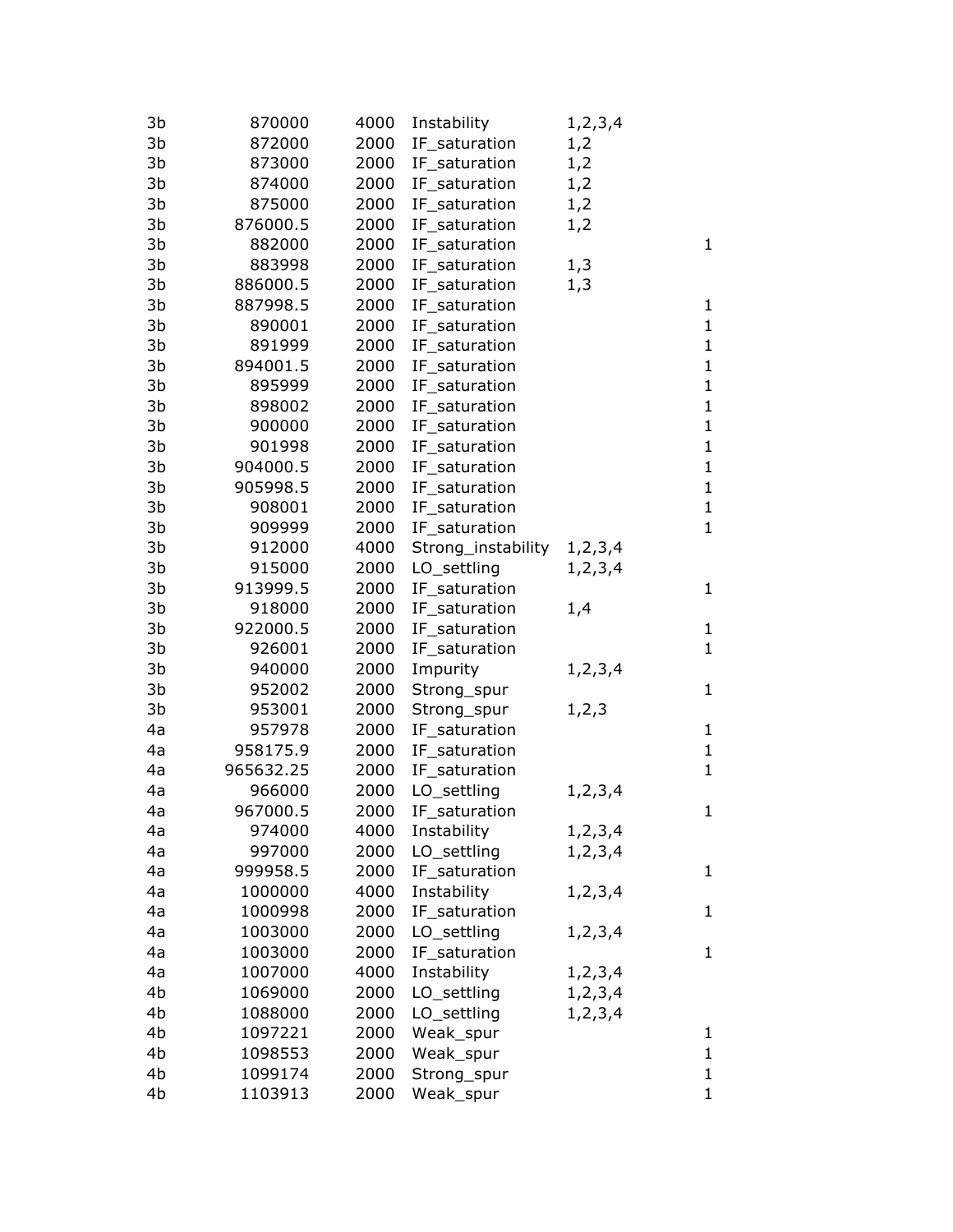| 5a | 1137000    | 10000 | Impurity           | 1, 2, 3, 4 |                         |
|----|------------|-------|--------------------|------------|-------------------------|
| 5a | 1161000    | 12000 | Impurity           | 1, 2, 3, 4 |                         |
| 5a | 1210500    | 17000 | Impurity           | 1, 2, 3, 4 |                         |
| 5a | 1231767    | 2000  | Weak_spur          |            | 1                       |
| 5a | 1232001    | 2000  | Weak_spur          |            | $\mathbf{1}$            |
| 5a | 1233998    | 2000  | Weak_spur          |            | $\mathbf{1}$            |
| 5b | 1232001    | 2000  | Strong_spur        |            | 3                       |
| 5b | 1233999    | 2000  | Strong_spur        |            | $\mathbf{1}$            |
| 5b | 1236001.5  | 2000  | Strong_spur        |            | $\mathbf{1}$            |
| 5b | 1240002    | 2000  | Weak_spur          |            | 3                       |
| 5b | 1256760    | 2000  | Strong_spur        |            | 3                       |
| 5b | 1258002    | 2000  | Strong_spur        |            | 3                       |
| 5b | 1260000    | 2000  | Strong_spur        |            | $\overline{\mathbf{4}}$ |
| 5b | 1261998    | 2000  | Strong_spur        |            | $\overline{4}$          |
| 5b | 1264000.5  | 2000  | Strong_spur        | 3,4        |                         |
| 5b | 1265998.5  | 2000  | Strong_spur        |            | 3                       |
| 5b | 1268001    | 2000  | Strong_spur        |            | $\overline{4}$          |
| 6a | 1429998    | 2000  | Instability        | 2,3,4      |                         |
| 6a | 1434000    | 2000  | Instability        | 2,3,4      |                         |
| 6a | 1444002    | 2000  | Instability        | 2, 3, 4    |                         |
| 6a | 1474000    | 4000  | LO_settling        | 2,3,4      |                         |
| 6a | 1497000    | 4000  | Instability        | 2,3,4      |                         |
| 6a | 1500500    | 3000  | LO_settling        | 2,3,4      |                         |
| 6a | 1530000    | 4000  | Strong_instability | 2,3,4      |                         |
| 6a | 1534002    | 2000  | Instability        | 2,3,4      |                         |
| 6a | 1536000    | 2000  | Instability        | 3,4        |                         |
| 6a | 1540002    | 2000  | Instability        | 2,3,4      |                         |
| 6a | 1543998    | 2000  | Weak_spur          |            | 4                       |
| 6a | 1549998    | 2000  | Instability        | 2,3,4      |                         |
| 6a | 1560000    | 2000  | Instability        | 3,4        |                         |
| 6a | 1561998    | 2000  | Instability        | 2,3,4      |                         |
| 6a | 1570002    | 2000  | Instability        | 2,3,4      |                         |
| 6a | 1576002    | 2000  | Instability        | 3,4        |                         |
| 6b | 1700001    | 2000  | Instability        | 2,3,4      |                         |
| 7a | 1701634.5  | 2000  | IF_saturation      |            | 4                       |
| 7a | 1716646.5  | 2000  | IF_saturation      |            | 4                       |
| 7a | 1718435    | 2000  | Weak_spur          |            | $\overline{2}$          |
| 7a | 1719000    | 2000  | Impurity           | 1, 2, 3, 4 |                         |
| 7a | 1754000    | 1000  | LO_settling        | 2,3,4      |                         |
| 7a | 1756275    | 2000  | Instability        | 2,3,4      |                         |
| 7a | 1757000    | 2000  | Impurity           | 1, 2, 3, 4 |                         |
| 7a | 1795999.5  | 2000  | Instability        | 2,3,4      |                         |
| 7a | 1808001    | 2000  | Instability        | 2,3,4      |                         |
| 7a | 1809999    | 2000  | Instability        | 2,3,4      |                         |
| 7a | 1811997    | 2000  | Instability        | 2, 3, 4    |                         |
| 7a | 1814001.75 | 2000  | Instability        | 2,3,4      |                         |
| 7a | 1815999.75 | 2000  | Instability        | 2,3,4      |                         |
| 7a | 1817997.75 | 2000  | Instability        | 2,3,4      |                         |
| 7a | 1820002.5  | 2000  | Instability        | 2,3,4      |                         |